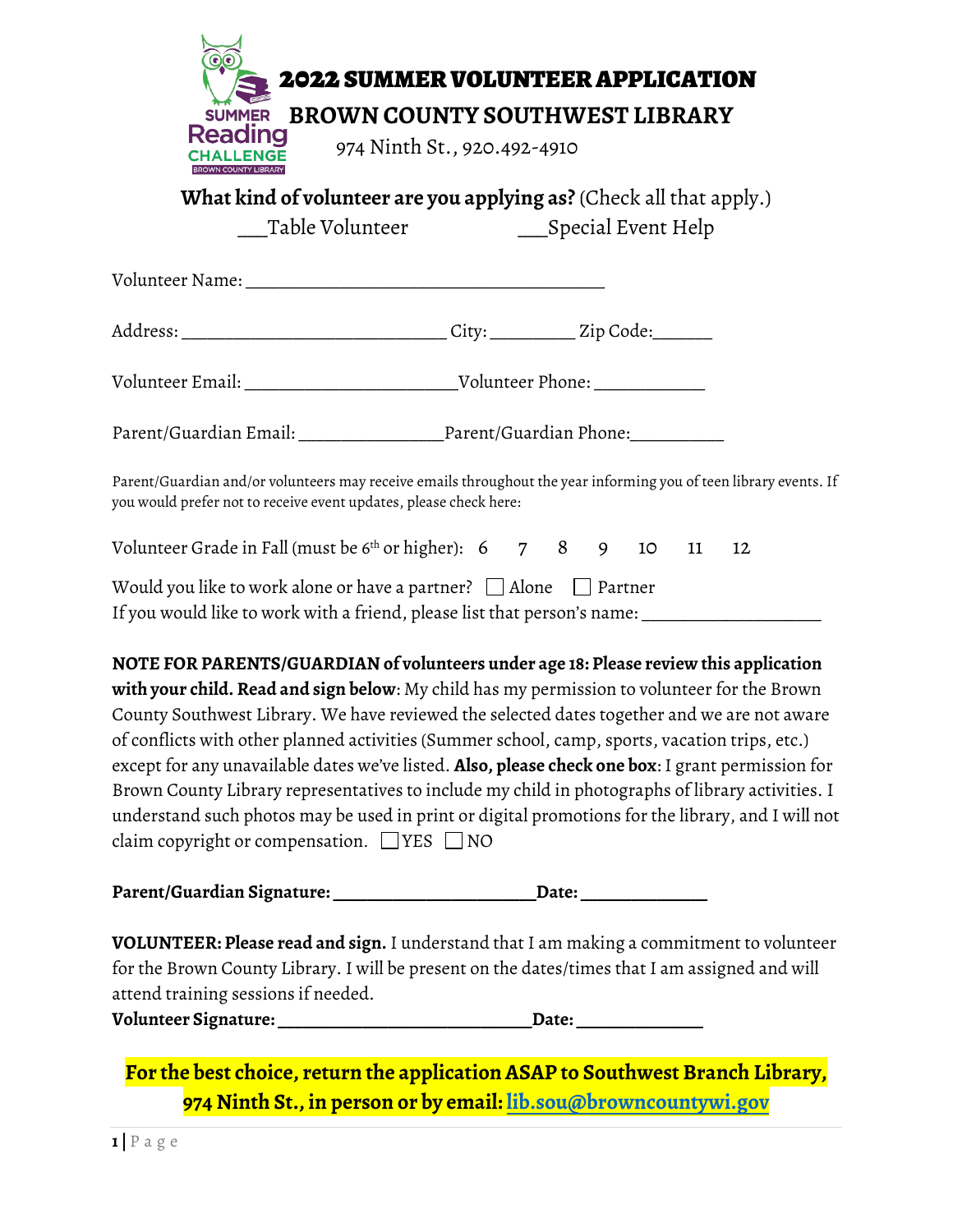For Table Volunteers: Please indicate your 1st, 2<sup>nd</sup> & 3<sup>rd</sup> choices for days and times for each session. If you have no preference, mark any shifts you are willing to work. You may choose to do one session or both.

| Session 1: June 11 – July 9    |            |            |             |             |  |  |
|--------------------------------|------------|------------|-------------|-------------|--|--|
| Monday                         | Tuesday    | Wednesday  | Friday      | Saturday    |  |  |
| 11:00-1:00                     | 11:00-1:00 | 11:00-1:00 | 10:00-12:00 | 10:00-12:00 |  |  |
| 1:00-3:00                      | 1:00-3:00  | 1:00-3:00  | 12:00-2:00  | 12:00-2:00  |  |  |
| 3:00-5:00                      | 3:00-5:00  | 3:00-5:00  |             |             |  |  |
|                                |            |            |             |             |  |  |
|                                |            |            |             |             |  |  |
|                                |            |            |             |             |  |  |
| Session 2: July 11 - August 13 |            |            |             |             |  |  |
| Monday                         | Tuesday    | Wednesday  | Friday      | Saturday    |  |  |
| 11:00-1:00                     | 11:00-1:00 | 11:00-1:00 | 10:00-12:00 | 10:00-12:00 |  |  |
| 1:00-3:00                      | 1:00-3:00  | 1:00-3:00  | 12:00-2:00  | 12:00-2:00  |  |  |
| 3:00-5:00                      | 3:00-5:00  | 3:00-5:00  |             |             |  |  |
|                                |            |            |             |             |  |  |
|                                |            |            |             |             |  |  |
|                                |            |            |             |             |  |  |
|                                |            |            |             |             |  |  |

Are you interested in working more than one shift per session? YES NO If yes, do you prefer: back-to-back or different days? How many per week? \_\_\_ (*Additional shifts not guaranteed*.) Would you like to be on a substitute volunteer list? YES NO

**At least one volunteer orientation session is required, even if you are a returning volunteer. If you are unable to attend an orientation prior to your first shift, contact the library for training information.**

Dates Unavailable to Volunteer:

## **VOLUNTEER TRAINING MEETINGS**

\_\_\_\_\_\_\_\_\_\_\_\_\_\_\_\_\_\_\_\_\_\_\_\_\_\_\_\_\_\_\_\_\_\_\_\_\_\_\_\_\_\_\_\_\_\_\_\_\_\_\_\_\_\_\_\_\_\_\_\_\_\_\_\_\_\_\_\_\_\_\_\_\_\_\_\_\_\_

Volunteers **must attend** one of these ½ hour training sessions:

Mon. June 6, 3:30 p.m.  $\Box$  Wed. June 8, 3:30 p.m.